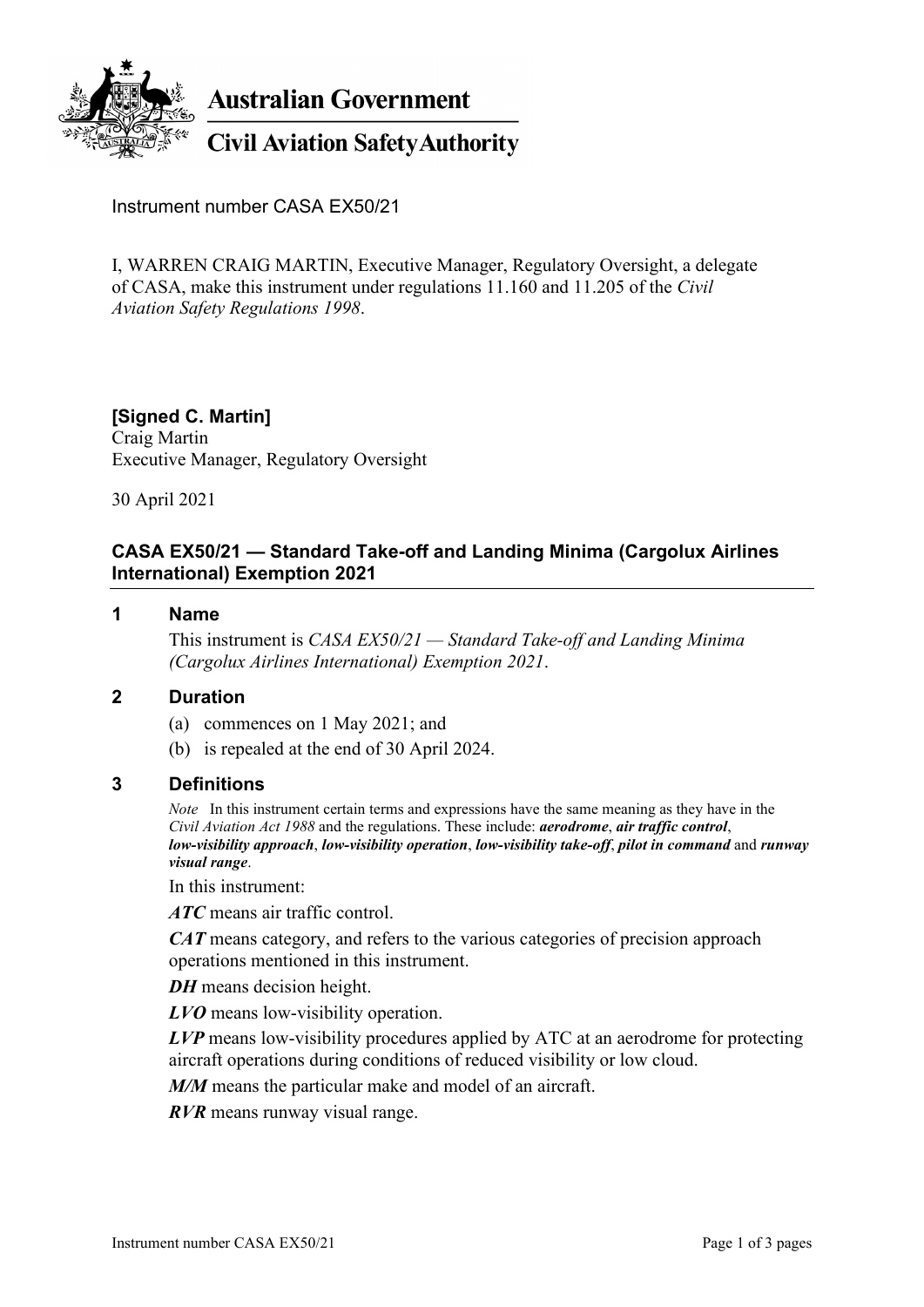# **4 Application**

This instrument applies in relation to Cargolux Airlines International SA of Luxembourg (the *exempted operator*), ARN 216789, if:

- (a) the exempted operator conducts a flight to or from an aerodrome in any of the following kinds of aircraft (the *aircraft*): B747-8F, B747-400F; and
- (b) ATC at the aerodrome has informed the pilot in command of the aircraft that LVP are in force.

# **5 Exemptions**

- (1) The exempted operator is exempt from compliance with subregulations 257 (3) and (4) of CAR in relation to the flight.
- (2) The pilot in command of the aircraft is exempt from compliance with subregulations 257 (3) and (4) of CAR in relation to the flight.

# **6 Conditions**

- (1) It is a condition of the exemption in subsection 5 (1) that the exempted operator ensures compliance with the requirements mentioned in subsection (3).
- (2) It is a condition of the exemption in subsection 5 (2) that the pilot in command of the aircraft ensures compliance with the requirements mentioned in subsection (3).
- (3) The requirements are:
	- (a) the aircraft must comply with the meteorological minima for LVO and associated requirements set out in Schedule 1; and
	- (b) the requirements for LVO mentioned in Schedule 2.

# **Schedule 1 Operating minima for LVO**

## **Low-visibility take-off minimum**

1 An aircraft of a kind mentioned in column 1 of Table 1 must not conduct a low-visibility take-off from the aerodrome if the reported RVR for the take-off is less than the meteorological minimum mentioned in column 2 of the Table.

### **Table 1: Low-visibility take-off minimum**

| Aircraft M/M (column 1) | Meteorological minimum (column 2) |  |
|-------------------------|-----------------------------------|--|
| B747-8F; B747-400F      | $150 \text{ m}$                   |  |

### **Low-visibility approach minima**

- 2 An aircraft of a kind mentioned in column 1 of Table 2, when conducting a low-visibility approach operation mentioned in column 2 of the Table for the purpose of landing the aircraft:
	- (a) has the RVR meteorological minimum mentioned in column 3 of the Table for the low-visibility approach operation; and
	- (b) must apply the DH mentioned in column 4 of the Table for the low-visibility approach operation.